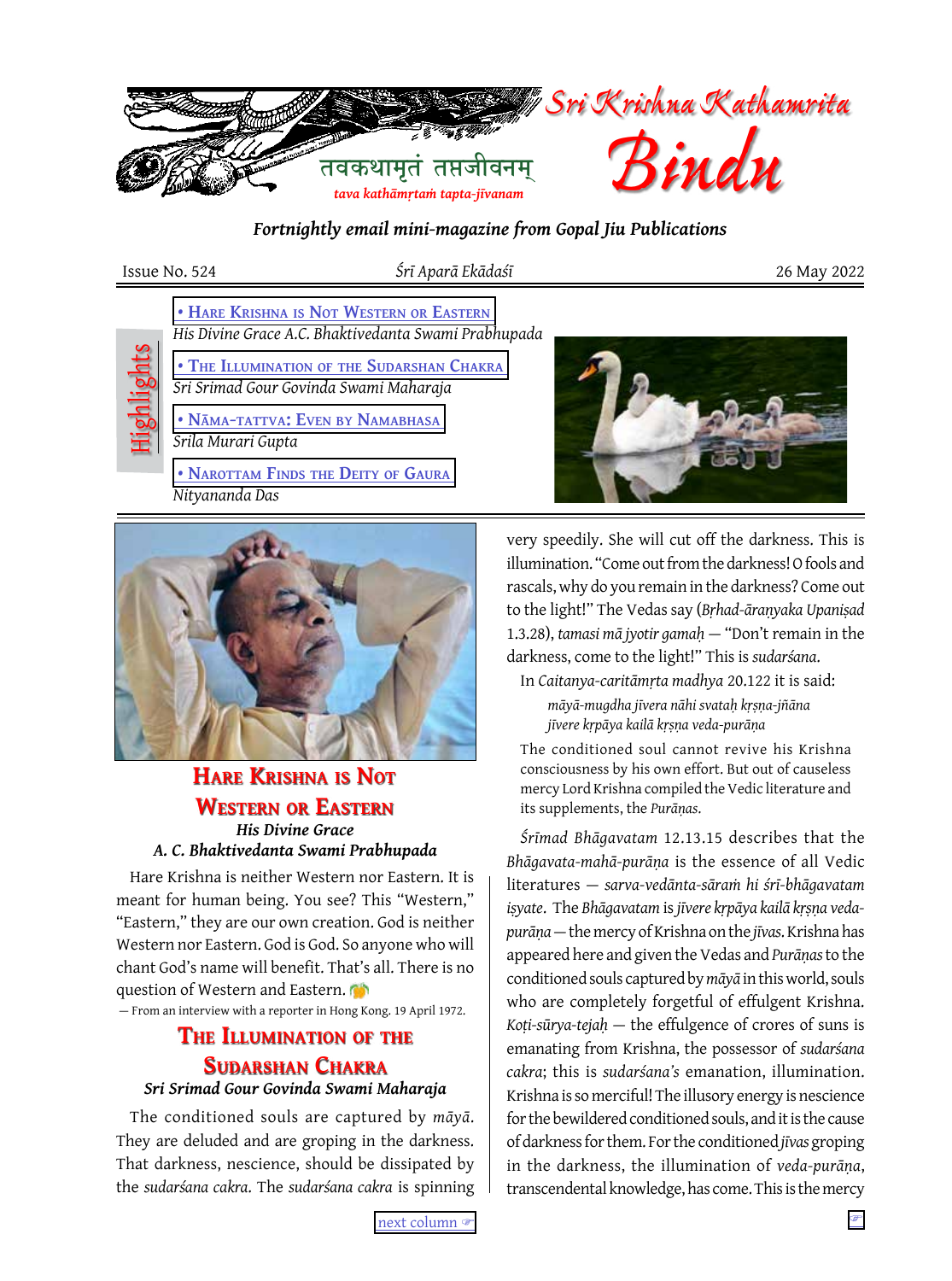# *Issue Five Hundred Twenty-four, Page — 2* **श्रीकृ ष्णकथामृत बिन्दु**

of Krishna and of the very intimate dear devotees of Krishna, the *mahājanas.* Maharaja Ambarish has prayed to Krishna's *sudarśana cakra:*

> *tvat-tejasā dharma-mayena saṁhṛtaṁ tamaḥ prakāśaś ca dṛśo mahātmanām duratyayas te mahimā girāṁ pate tvad-rūpam etat sad-asat parāvaram*

O master of speech, by your effulgence, full of religious principles, the darkness of the world is dissipated, and the knowledge of learned persons or great souls is manifested. Indeed, no one can surpass your effulgence, for all things, manifested and unmanifested, gross and subtle, superior and inferior, are but various forms of you that are manifested by your effulgence. — *Bhāg*. 9.5.7

Those who have been illuminated, whose hearts are completely bereft of ignorance, are known as *mahājanas*. There is no darkness in their hearts — they have gotten Krishna. They have bound Krishna up in their hearts. It is stated in *Caitanya-caritāmṛta, madhya* 22.31:

> *kṛṣṇa——sūrya-sama, māyā haya andhakāra yāhāṅ kṛṣṇa, tāhāṅ nāhi māyāra adhikāra*

Krishna is like the effulgent sun and *māyā* is like darkness. Where there is Krishna there is no *māyā,* there is no darkness.

The effulgence coming from Krishna is not material. *koṭi-sūrya-prabhā* — it is like the effulgence of millions of suns. A *vaiṣṇava, mahājana*, *s*ā*dhu*, who has gotten Krishna, who has bound up Krishna in his heart with the rope of love, is always in illumination. He is always with Krishna. There is no question of darkness for him at all. Such a *s*ā*dhu* is the embodiment of the *Bhāgavata*. He is therefore known as *bhakta-bhāgavata*. The *Bhāgavata* is the essence of all *veda-purāṇas*, and the heart of such a *vaiṣṇava-sādhu* is completely, transcendentally illuminated because of the presence of Krishna. Krishna is there in his heart. Therefore, the heart of such a *s*ā*dhu* is Vrindavan. In *Prārthanā*, Srila Narottam Das Thakur has prayed to the *vaiṣṇava-sādhus*:

> *tomāra hṛdoye sadā govinda-viśrām govinda kohena—mora vaiṣṇava parāṇ*

Your heart is always the resting-place of Lord Govinda, and Lord Govinda says, "The *vaiṣṇavas* are in my heart."

O *vaiṣṇava-ṭhākura*! Your heart is Vrindavan! Krishna resides there blissfully and peacefully. *Vṛndāvanaṁ parityajya sa kvacin naiva gacchati* —because Krishna never leaves Vrindavan, therefore he never leaves your heart. (*Laghu-bhāgavatāmṛta* 1.5.461)

Krishna never even takes one step away from Vrindavan. He is always in Vrindavan. And where is that Vrindavan? The heart of a pure devotee, a *premībhakta*, is Vrindavan. He who has developed *kṛṣṇa-prema*, who has bound up Krishna with the rope of love in his heart — his heart is illuminated by *bhāgavatārka*, the sun-like effulgence of Krishna. This *bhāgavat-tattvajñāna*, knowledge of the Lord, is illumination. The heart of such a *premī-bhakta* is completely illuminated with that *tattva-jñāna*. There is no question of darkness for him. Such devotees always see Krishna everywhere *yāṅhā yāṅhā netra paḍe tāṅhā kṛṣṇa sphure* (*Cc. ādi* 4.86). Wherever they look they see only Krishna. There is no question of *māyā*, nescience, ignorance. They have transcendental vision, which comes from the effulgence of *sudarśana*. You should hear *bhāgavat-tattva-jñāna* from such a devotee *bhāgavata, bhakta-bhāgavata*, who sees



### **Nāma-tattva**

# <span id="page-1-0"></span>**Even by Namabhasa**

*Srila Murari Gupta's Śrī Caitanya-carita Mahā-kāvya*

*nāma-mātra-vibhavena bhavābdheḥ pāram eva para-dustarasya ca gacchatu sa-gaṇa eva kupābdher dhāma kiṁ punar ajasya su-sevā*

[Spoken by Sri Chaitanya Mahaprabhu:] By the power of the holy name of the Lord, Ajamila and all those associated with him could surmount the insurmountable ocean of birth and death to attain the abode of the ocean of mercy, Lord Narayan. And how much more is liberation assured for one who renders favorable service to the unborn Lord?

### **Bibliography**

— Murari Gupta. *Śrī Kṛṣṇa Caitanya Caritāmṛtam*. Sanskrit with Bengali translation. Published by Mahesh Library. Kolkata. 2000.

— Murari Gupta. *Śrī Caitanya Carita*. Sanskrit with English translation by Bhaktivedanta Bhagavata Swami. Gaura Vani Press. Distributed by Nectar Books, Union City, Georgia. 1998.

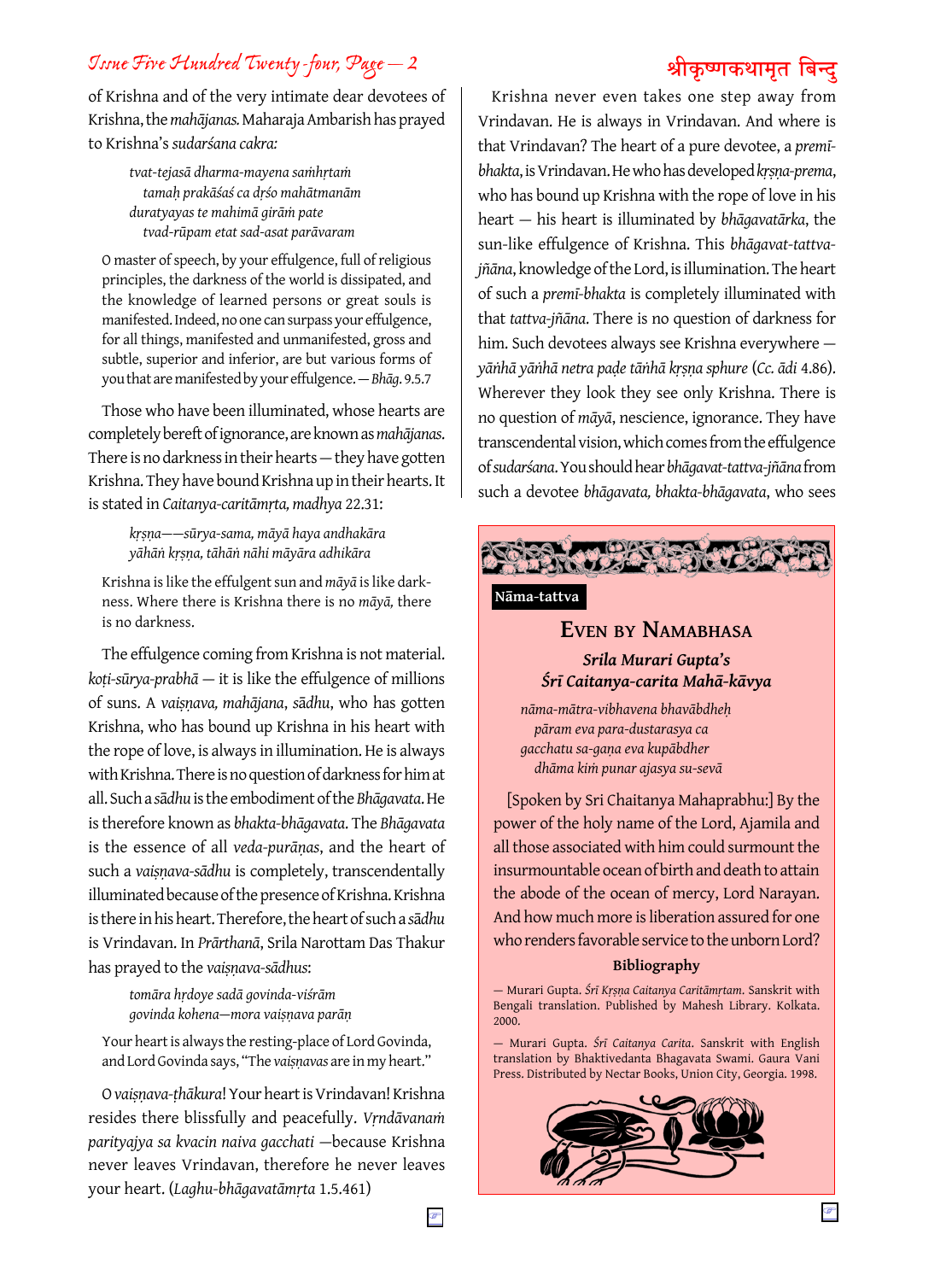

*Srila Narottam Das Thakur's original deities of Sri Sri Radha Vraja-mohan, currently being worshiped in Vrindavan*

Krishna always and everywhere. He sees with *śāstracakṣus,* transcendental vision, the vision of *śāstra*:

*oṁ ajñāna-timirāndhasya jñānāñjana-śalākayā cakṣur unmīlitaṁ yena tasmai śrī-gurave namaḥ*

I was born in the darkest ignorance, and my spiritual master opened my eyes with the torch of knowledge. I offer my respectful obeisances unto him.

What is the work of guru? *ajñāna-timirāndhasya jñānāñjana-śalākayā* — he opens the eyes with the torchlight of knowledge. He imparts the illumination of *tattva-jñāna*. As long as you have not gotten this *tattvajñāna* you are in darkness. You are in nescience. You are a blind man groping in the darkness. These *tattvaācāryas*, Rupa, Sanatan, Jiva, the *gauḍīya guru-varga*, are imparting the illumination of this *tattva-jñāna*. That illumination will dissipate the darkness that has been prevailing in your heart from time immemorial. That means your heart will be completely cleansed of all material contamination. Your heart will be completely purified. Then it will become Vrindavan. And Krishna, who is as effulgent as millions of suns, will appear there.

They are guru and their work is to open the eyes. Through those eyes you can see Krishna everywhere. Rupa, Sanatan, and Jiva Goswamis, Bhaktivinode Thakur, Srila Bhaktisiddhanta Saraswati, and Srila Bhaktivedanta Swami Prabhupada, all of these *gauḍīya guru-varga ācāryas* are dissipating this darkness. With the torchlight of knowledge, they are opening the eyes. This is the duty, the work, of the real guru, to impart *tattva-jñāna*, to dissipate the darkness of nescience. To bring the disciple to the light, to illumination, whereby he can see the Lord face-to-face.

— From a lecture given in Bhubaneswar. 11 Feb 1993.

# <span id="page-2-0"></span>**Narottam Finds the Deity of Gaura**

### *Prema-vilāsa of Nityananda Das*

*Nityananda Das was a disciple of Jahnava Mata, the divine consort of Lord Nityananda Prabhu. Jahnava related to Nityananda Das many stories from the lives of Chaitanya Mahaprabhu, Nityananda Prabhu, and their associates. On her order he compiled those stories into the book known as* Prema-vilāsa*. The following is a translation excerpted from the 19th chapter.*



*Close up photo of Vraja-mohan*